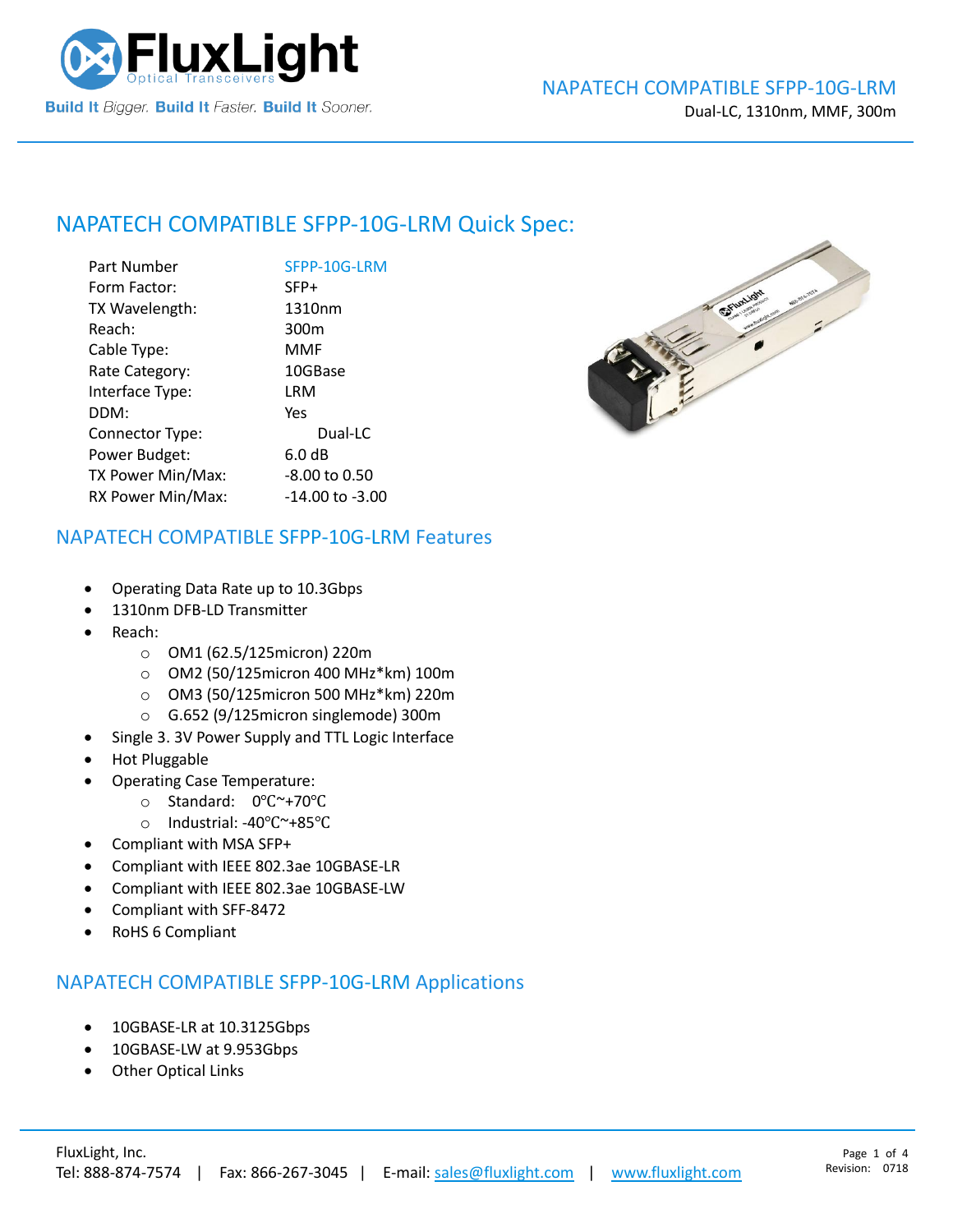

### NAPATECH COMPATIBLE [SFPP-10G-LRM](https://www.fluxlight.com/) Specification

# Electrical Characteristics (Condition: Ta=TOP)

| <b>Parameter</b>                  | <b>Symbol</b> | Min.        | <b>Typ</b> | Max.      | <b>Unit</b> | <b>Notes</b>                   |
|-----------------------------------|---------------|-------------|------------|-----------|-------------|--------------------------------|
| CML Inputs(Differential)          | Vin           | 150         |            | 1200      | mV p-p      | AC coupled inputs              |
| <b>Supply Current</b>             | ICC           |             |            | 300       | mA          |                                |
| Input Impedance (Differential)    | Zin           | 85          | 100        | 115       | ohm         | $\mathrm{Rin}$ > 100 kohm @ DC |
| Tx_Disable Input Voltage - Low    | VIL           | $\mathbf 0$ |            | 0.8       | v           |                                |
| Tx Disable Input Voltage - High   | <b>VIH</b>    | 2.0         |            | 3.45      | v           |                                |
| Tx_Fault Output Voltage - Low     | <b>VOL</b>    | 0           |            | 0.5       | v           |                                |
| Tx_Fault Output Voltage - High    | <b>VOH</b>    | 2.0         |            | $Vcc+0.3$ | ٧           |                                |
| <b>CML Outputs (Differential)</b> | Vout          | 350         |            | 700       | mV pp       | AC coupled outputs             |
| Output Impedance (Differential)   | Zout          | 85          | 100        | 115       | ohms        |                                |
| Rx_LOS Output Voltage-Low         | <b>VOL</b>    | 0           |            | 0.5       | ٧           |                                |
| Rx LOS Output Voltage-High        | <b>VOH</b>    | 2.5         |            |           | v           |                                |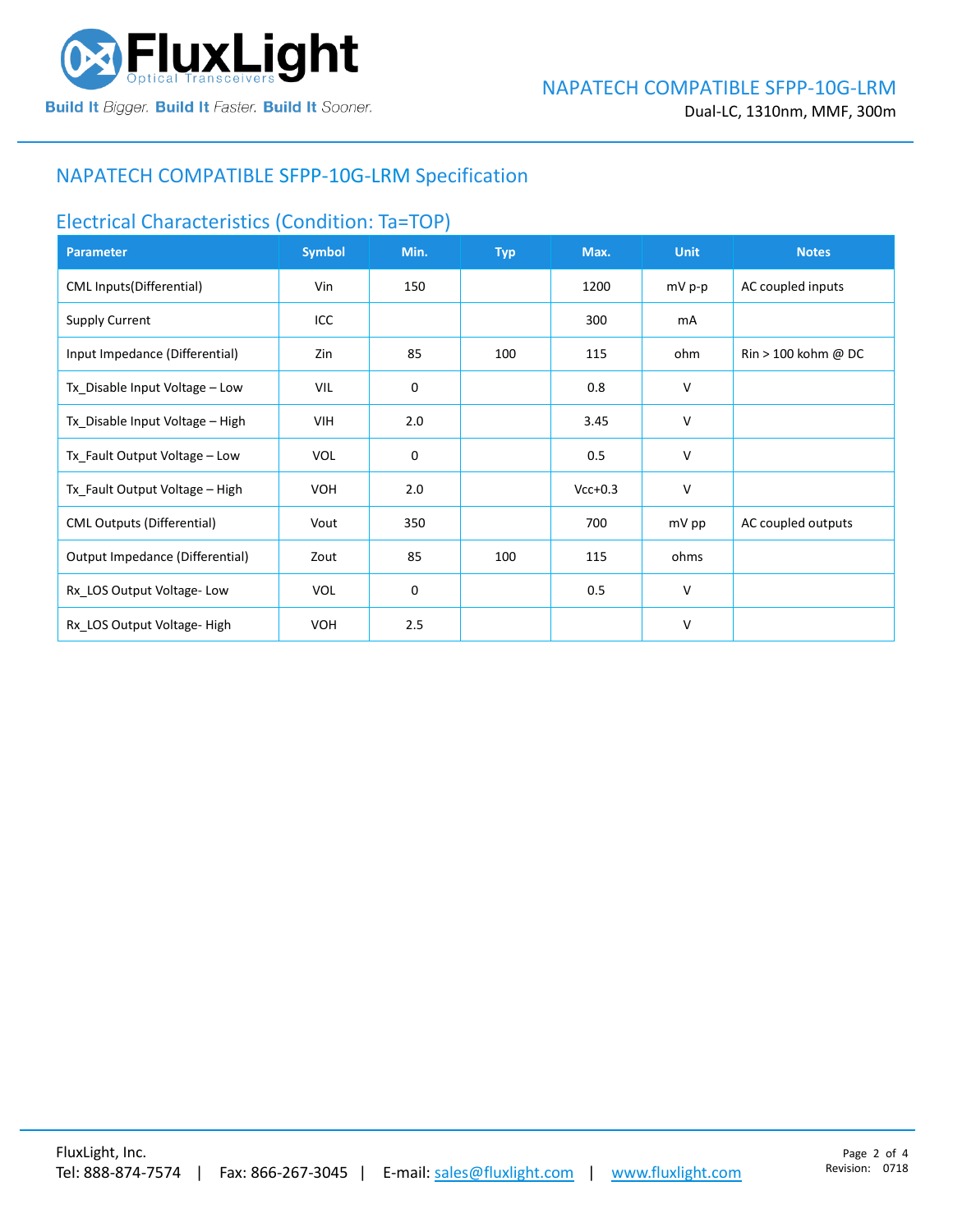

## Optical Characteristics (Condition: Ta=TOP)

| <b>Symbol</b><br>Min<br><b>Unit</b><br>Parameter<br><b>Typ</b><br><b>Max</b><br>10.3<br>Gb/s<br>Data Rate<br>$\overline{\phantom{a}}$<br>÷,<br>9µm Core Diameter SMF<br>10<br>Km<br>λс<br>1270<br>1355<br>Centre wavelength<br>1310<br>nm<br>Output Spectral Width(-20dB)<br>Δλ<br>$\mathbf{1}$<br>$\overline{\phantom{a}}$<br>nm<br>$\overline{\phantom{a}}$<br>Average Output Power<br>$+0.5$<br>$\mathsf{P}_{\mathsf{out}}$<br>-8<br>dBm<br>$\overline{\phantom{a}}$<br><b>Extinction Ratio</b><br>3.5<br>dB<br>ER<br>$\sim$<br>$\overline{a}$<br>Average Power of OFF Transmitter<br>$-30$<br>dBm<br>Side Mode Suppression Ratio<br>SMSR<br>30<br>dB<br>Input Differential Impedance<br>90<br>Zin<br>100<br>110<br>Ω<br>Disable<br>2.0<br>$Vcc+0.3$<br><b>TX Disable</b><br>$\mathsf{V}$<br>$\mathbf 0$<br>Enable<br>0.8<br>Fault<br>$2.0$<br>$Vcc+0.3$<br><b>TX Fault</b><br>$\mathsf{V}$<br>$\pmb{0}$<br>0.8<br>Normal<br>TX Disable Assert Time<br>$t$ off<br>$10\,$<br>us<br>RX<br><b>Symbol</b><br><b>Min</b><br><b>Max</b><br><b>Unit</b><br><b>Parameter</b><br><b>Typ</b><br>Center Wavelength<br>λс<br>1260<br>1565<br>nm<br>$-14$<br>ä,<br>$\blacksquare$<br><b>Receive Sensitivity</b><br>${\sf P}_{\sf in}$<br>dBm<br>Maximum Input Power<br>$P_{MAX}$<br>$-3$<br>0<br>dBm<br>$\overline{a}$<br>$-15$<br>dBm<br>SD <sub>HIGH</sub><br>$\blacksquare$<br>٠<br>Signal Detect Threshold-Assertion:<br>$-25$<br>dBm<br>SDLOW<br>$\blacksquare$<br>$\overline{\phantom{a}}$<br>Signal Detect Threshold-Deassertion:<br><b>Output Differential Impedance</b><br>Pin<br>90<br>100<br>110<br>$\Omega$<br>Receiver Overload<br>Pmax<br>0.5<br>dBm<br><b>Optical Return Loss</b><br>ORL<br>$-12$<br>dB<br>LOS<br>$2.0\,$<br>$Vcc+0.3$<br>${\sf V}$<br>High<br>$\mathbf 0$<br>$0.8\,$<br>Low | <b>TX</b> |  |  |  |  |  |  |  |
|---------------------------------------------------------------------------------------------------------------------------------------------------------------------------------------------------------------------------------------------------------------------------------------------------------------------------------------------------------------------------------------------------------------------------------------------------------------------------------------------------------------------------------------------------------------------------------------------------------------------------------------------------------------------------------------------------------------------------------------------------------------------------------------------------------------------------------------------------------------------------------------------------------------------------------------------------------------------------------------------------------------------------------------------------------------------------------------------------------------------------------------------------------------------------------------------------------------------------------------------------------------------------------------------------------------------------------------------------------------------------------------------------------------------------------------------------------------------------------------------------------------------------------------------------------------------------------------------------------------------------------------------------------------------------------------------------------------------------------------------------------------------------------------------------|-----------|--|--|--|--|--|--|--|
|                                                                                                                                                                                                                                                                                                                                                                                                                                                                                                                                                                                                                                                                                                                                                                                                                                                                                                                                                                                                                                                                                                                                                                                                                                                                                                                                                                                                                                                                                                                                                                                                                                                                                                                                                                                                   |           |  |  |  |  |  |  |  |
|                                                                                                                                                                                                                                                                                                                                                                                                                                                                                                                                                                                                                                                                                                                                                                                                                                                                                                                                                                                                                                                                                                                                                                                                                                                                                                                                                                                                                                                                                                                                                                                                                                                                                                                                                                                                   |           |  |  |  |  |  |  |  |
|                                                                                                                                                                                                                                                                                                                                                                                                                                                                                                                                                                                                                                                                                                                                                                                                                                                                                                                                                                                                                                                                                                                                                                                                                                                                                                                                                                                                                                                                                                                                                                                                                                                                                                                                                                                                   |           |  |  |  |  |  |  |  |
|                                                                                                                                                                                                                                                                                                                                                                                                                                                                                                                                                                                                                                                                                                                                                                                                                                                                                                                                                                                                                                                                                                                                                                                                                                                                                                                                                                                                                                                                                                                                                                                                                                                                                                                                                                                                   |           |  |  |  |  |  |  |  |
|                                                                                                                                                                                                                                                                                                                                                                                                                                                                                                                                                                                                                                                                                                                                                                                                                                                                                                                                                                                                                                                                                                                                                                                                                                                                                                                                                                                                                                                                                                                                                                                                                                                                                                                                                                                                   |           |  |  |  |  |  |  |  |
|                                                                                                                                                                                                                                                                                                                                                                                                                                                                                                                                                                                                                                                                                                                                                                                                                                                                                                                                                                                                                                                                                                                                                                                                                                                                                                                                                                                                                                                                                                                                                                                                                                                                                                                                                                                                   |           |  |  |  |  |  |  |  |
|                                                                                                                                                                                                                                                                                                                                                                                                                                                                                                                                                                                                                                                                                                                                                                                                                                                                                                                                                                                                                                                                                                                                                                                                                                                                                                                                                                                                                                                                                                                                                                                                                                                                                                                                                                                                   |           |  |  |  |  |  |  |  |
|                                                                                                                                                                                                                                                                                                                                                                                                                                                                                                                                                                                                                                                                                                                                                                                                                                                                                                                                                                                                                                                                                                                                                                                                                                                                                                                                                                                                                                                                                                                                                                                                                                                                                                                                                                                                   |           |  |  |  |  |  |  |  |
|                                                                                                                                                                                                                                                                                                                                                                                                                                                                                                                                                                                                                                                                                                                                                                                                                                                                                                                                                                                                                                                                                                                                                                                                                                                                                                                                                                                                                                                                                                                                                                                                                                                                                                                                                                                                   |           |  |  |  |  |  |  |  |
|                                                                                                                                                                                                                                                                                                                                                                                                                                                                                                                                                                                                                                                                                                                                                                                                                                                                                                                                                                                                                                                                                                                                                                                                                                                                                                                                                                                                                                                                                                                                                                                                                                                                                                                                                                                                   |           |  |  |  |  |  |  |  |
|                                                                                                                                                                                                                                                                                                                                                                                                                                                                                                                                                                                                                                                                                                                                                                                                                                                                                                                                                                                                                                                                                                                                                                                                                                                                                                                                                                                                                                                                                                                                                                                                                                                                                                                                                                                                   |           |  |  |  |  |  |  |  |
|                                                                                                                                                                                                                                                                                                                                                                                                                                                                                                                                                                                                                                                                                                                                                                                                                                                                                                                                                                                                                                                                                                                                                                                                                                                                                                                                                                                                                                                                                                                                                                                                                                                                                                                                                                                                   |           |  |  |  |  |  |  |  |
|                                                                                                                                                                                                                                                                                                                                                                                                                                                                                                                                                                                                                                                                                                                                                                                                                                                                                                                                                                                                                                                                                                                                                                                                                                                                                                                                                                                                                                                                                                                                                                                                                                                                                                                                                                                                   |           |  |  |  |  |  |  |  |
|                                                                                                                                                                                                                                                                                                                                                                                                                                                                                                                                                                                                                                                                                                                                                                                                                                                                                                                                                                                                                                                                                                                                                                                                                                                                                                                                                                                                                                                                                                                                                                                                                                                                                                                                                                                                   |           |  |  |  |  |  |  |  |
|                                                                                                                                                                                                                                                                                                                                                                                                                                                                                                                                                                                                                                                                                                                                                                                                                                                                                                                                                                                                                                                                                                                                                                                                                                                                                                                                                                                                                                                                                                                                                                                                                                                                                                                                                                                                   |           |  |  |  |  |  |  |  |
|                                                                                                                                                                                                                                                                                                                                                                                                                                                                                                                                                                                                                                                                                                                                                                                                                                                                                                                                                                                                                                                                                                                                                                                                                                                                                                                                                                                                                                                                                                                                                                                                                                                                                                                                                                                                   |           |  |  |  |  |  |  |  |
|                                                                                                                                                                                                                                                                                                                                                                                                                                                                                                                                                                                                                                                                                                                                                                                                                                                                                                                                                                                                                                                                                                                                                                                                                                                                                                                                                                                                                                                                                                                                                                                                                                                                                                                                                                                                   |           |  |  |  |  |  |  |  |
|                                                                                                                                                                                                                                                                                                                                                                                                                                                                                                                                                                                                                                                                                                                                                                                                                                                                                                                                                                                                                                                                                                                                                                                                                                                                                                                                                                                                                                                                                                                                                                                                                                                                                                                                                                                                   |           |  |  |  |  |  |  |  |
|                                                                                                                                                                                                                                                                                                                                                                                                                                                                                                                                                                                                                                                                                                                                                                                                                                                                                                                                                                                                                                                                                                                                                                                                                                                                                                                                                                                                                                                                                                                                                                                                                                                                                                                                                                                                   |           |  |  |  |  |  |  |  |
|                                                                                                                                                                                                                                                                                                                                                                                                                                                                                                                                                                                                                                                                                                                                                                                                                                                                                                                                                                                                                                                                                                                                                                                                                                                                                                                                                                                                                                                                                                                                                                                                                                                                                                                                                                                                   |           |  |  |  |  |  |  |  |
|                                                                                                                                                                                                                                                                                                                                                                                                                                                                                                                                                                                                                                                                                                                                                                                                                                                                                                                                                                                                                                                                                                                                                                                                                                                                                                                                                                                                                                                                                                                                                                                                                                                                                                                                                                                                   |           |  |  |  |  |  |  |  |
|                                                                                                                                                                                                                                                                                                                                                                                                                                                                                                                                                                                                                                                                                                                                                                                                                                                                                                                                                                                                                                                                                                                                                                                                                                                                                                                                                                                                                                                                                                                                                                                                                                                                                                                                                                                                   |           |  |  |  |  |  |  |  |
|                                                                                                                                                                                                                                                                                                                                                                                                                                                                                                                                                                                                                                                                                                                                                                                                                                                                                                                                                                                                                                                                                                                                                                                                                                                                                                                                                                                                                                                                                                                                                                                                                                                                                                                                                                                                   |           |  |  |  |  |  |  |  |
|                                                                                                                                                                                                                                                                                                                                                                                                                                                                                                                                                                                                                                                                                                                                                                                                                                                                                                                                                                                                                                                                                                                                                                                                                                                                                                                                                                                                                                                                                                                                                                                                                                                                                                                                                                                                   |           |  |  |  |  |  |  |  |
|                                                                                                                                                                                                                                                                                                                                                                                                                                                                                                                                                                                                                                                                                                                                                                                                                                                                                                                                                                                                                                                                                                                                                                                                                                                                                                                                                                                                                                                                                                                                                                                                                                                                                                                                                                                                   |           |  |  |  |  |  |  |  |
|                                                                                                                                                                                                                                                                                                                                                                                                                                                                                                                                                                                                                                                                                                                                                                                                                                                                                                                                                                                                                                                                                                                                                                                                                                                                                                                                                                                                                                                                                                                                                                                                                                                                                                                                                                                                   |           |  |  |  |  |  |  |  |
|                                                                                                                                                                                                                                                                                                                                                                                                                                                                                                                                                                                                                                                                                                                                                                                                                                                                                                                                                                                                                                                                                                                                                                                                                                                                                                                                                                                                                                                                                                                                                                                                                                                                                                                                                                                                   |           |  |  |  |  |  |  |  |